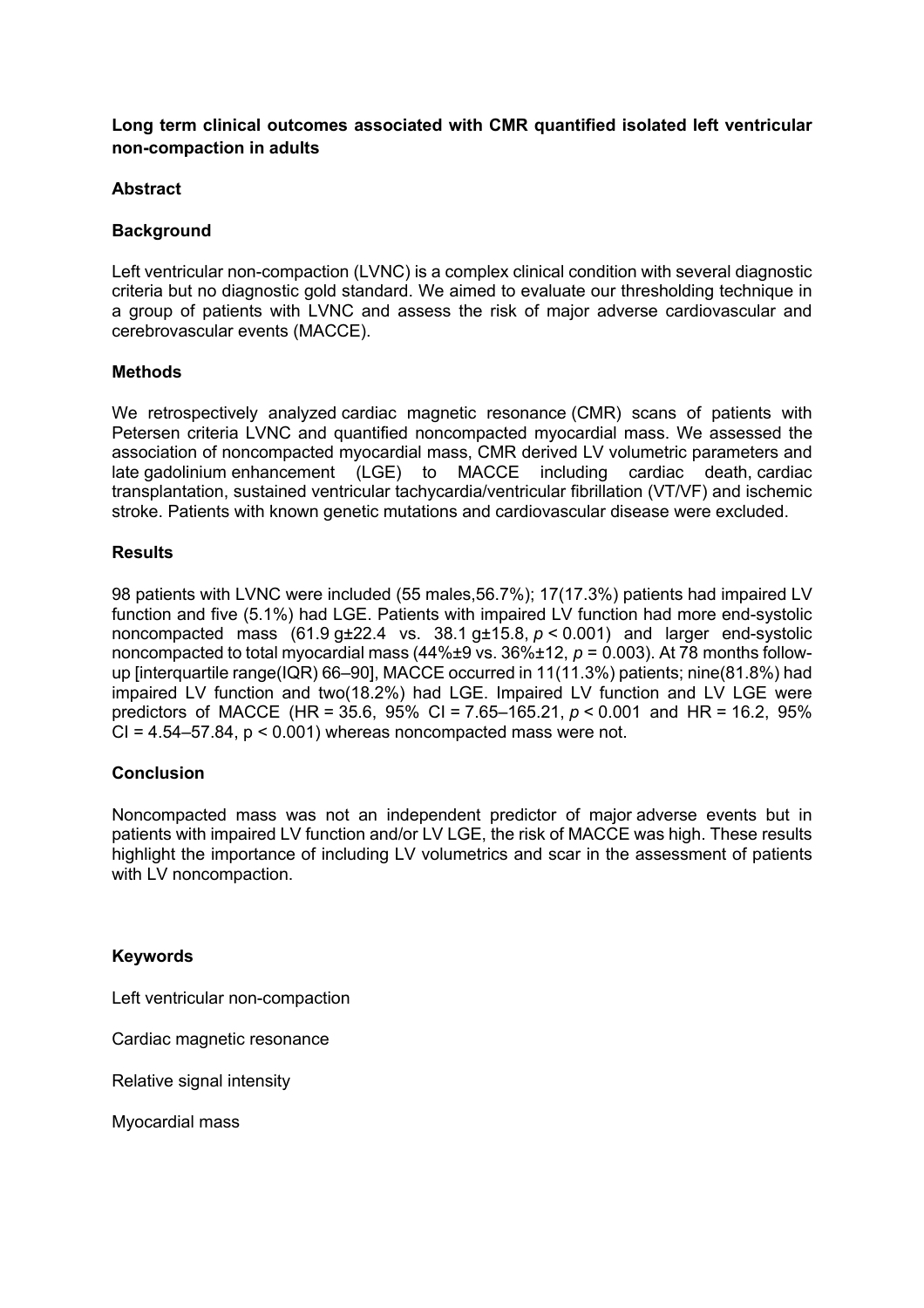## **1. Introduction**

Left ventricular non-compaction (LVNC) is a heterogenous clinical condition characterized by a thickened endocardial layer with prominent trabeculae and a thinned, compacted epicardial layer [1]. Although LVNC has been categorized as an unclassified cardiomyopathy [2], establishing a diagnosis remains challenging with no universally accepted definition or "gold standard". Multiple 2-Dimensional echocardiography (2-D echo) and cardiac magnetic resonance(CMR) diagnostic criteria have been described but identifying patients that will develop complications such as LV systolic dysfunction, ventricular arrhythmias, ischemic stroke or cardiac death is difficult [[3], [4], [5], [6], [7]]. One commonly used CMR criteria proposed by Petersen and colleagues defines LVNC as an end-diastolic non-compacted to compacted myocardial ratio > 2.3 in any long axis LV CMR image [7]. Growing evidence now shows that these criteria have poor correlation with clinical outcomes in patients with isolated, leading some to question whether non-compacted myocardium is a distinct pathological entity, a feature of other cardiovascular conditions or a phenotypical subtype [[8], [9], [10], [11]].

Using our previously described thresholding technique [12], we assessed the association of non-compacted myocardial mass, CMR derived LV volumetric parameters and LGE to major adverse cardiovascular and cerebrovascular events (MACCE) in patients with isolated LVNC.

## **2. Methods**

## **2.1. Patient selection**

This is a single centre study performed at a quaternary level referral facility with extensive CMR imaging experience and between January 2008 and December 2016, we conducted over 5000 CMR scans; 98 fulfilled the inclusion criteria. Scans were included for analysis if patients were referred with evidence of non-compaction on transthoracic echo, had one of the following clinical events (documented ventricular arrythmia, dyspnoea, ischemic stroke or transient ischemic event, syncope, undiagnosed palpitations, family history of LVNC or family history of sudden cardiac death) and fulfilled the Petersen criteria for LVNC [7]. Patients were excluded if they had a known genetic mutation, ischaemic heart disease, congenital heart disease, hypertrophic cardiomyopathy(HCM), abnormal loading or infiltrative conditions. Children younger than 16 years of age are scanned at a different facility and were not included in the study. The study was conducted in accordance with institutional ethical research guidelines and approved by the Royal Prince Alfred Ethics and Governance Office - No X17–0225 & HREC/17/RPAH/339.

# **2.2. Follow up, clinical data and outcome definitions**

Clinical data was retrieved retrospectively for all 98 patients by reviewing hospital medical records, contacting the referring cardiologist or by calling the patient or their next of kin between December 2018 and March 2019 for a total of 588 person-years. The primary endpoint of our study was a composite of cardiac death, cardiac transplantation, sustained ventricular tachycardia/ventricular fibrillation (VT/VF) and ischemic stroke. Cardiac death was defined as death attributable to congestive heart failure (i.e., death preceded by acute exacerbation or worsening of heart failure) or sudden death(i.e, unexpected, unwitnessed or witnessed death in the absence of other apparent causes). Sustained VT/VF were defined as ≥30 s of hemodynamically stable VT or hemodynamically unstable VT/VF as documented by electrocardiogram, implanted cardiac monitor, implanted pacemaker or defibrillator. Serial assessment of LV systolic function was performed by the referring cardiologist using 2-D echo and available for 85 (86.7%) of patients. Ischemic stroke was defined as an acute episode of focal cerebral or spinal dysfunction caused by infarction of the central nervous system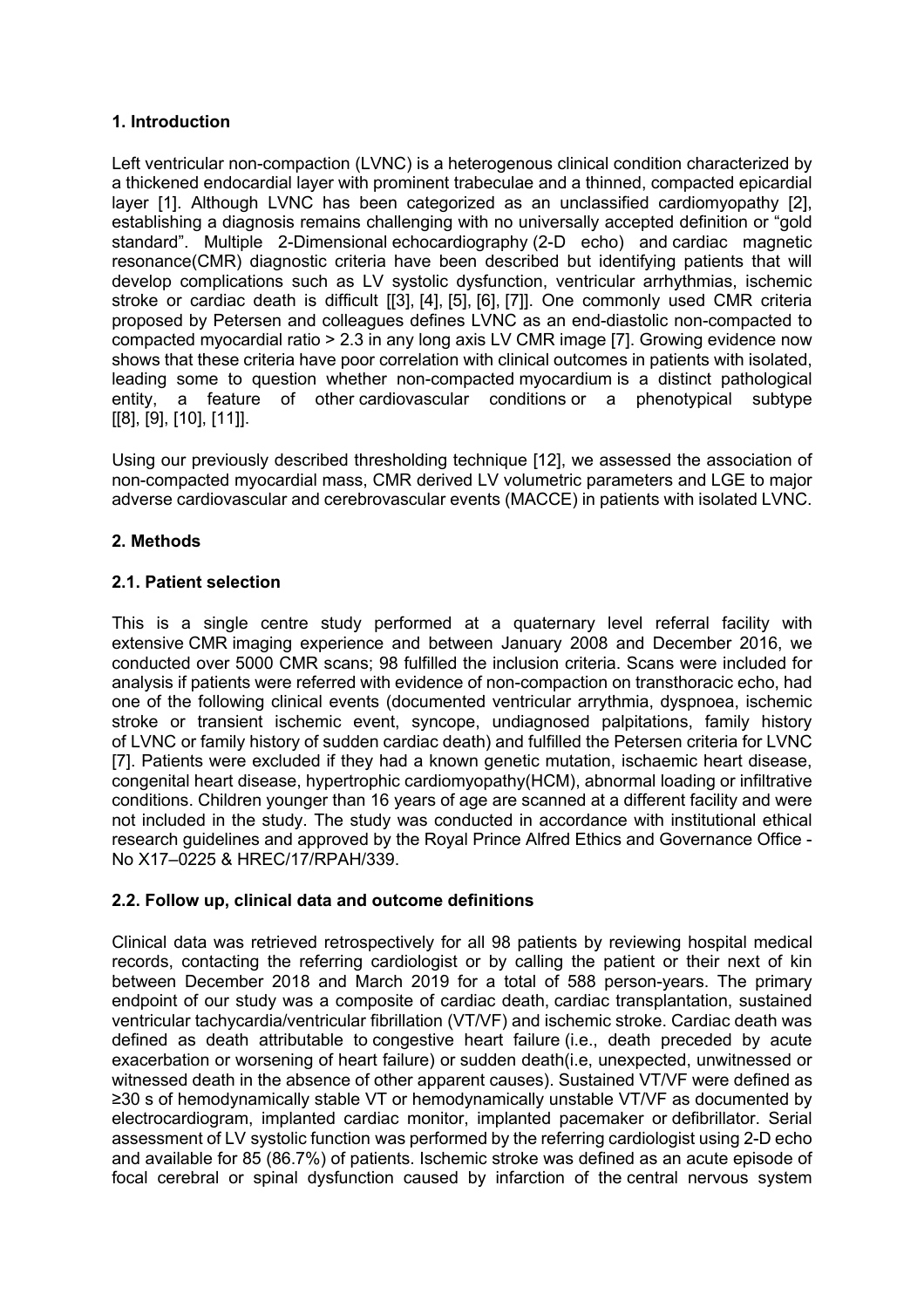tissue and diagnosed by computed tomography (CT) or MR imaging. Normal LV systolic function was defined as an LV ejection fraction  $(LV EF) \ge 50\%$ . Normal indexed LV endsystolic and end-diastolic volumes were assessed by CMR and defined as less than 92mls/m<sup>2</sup> and 32mls/m<sup>2</sup> respectively [13].

# **2.3. Cardiovascular MR protocol**

## **2.3.1. Assessment of ventricular volumes, function and late gadolinium enhancement using cine MR Imaging**

CMR imaging was performed using a 1.5 T MR scanner (GE medical system). 4-chamber and short axis views covering the LV (9–12 contiguous slices) were acquired using retrospectively gated balanced steady-state free precession (bSSFP) cine MR images. Assessment of LV volumes was performed by manual segmentation of short-axis cine images with endocardial outline at end-systole and end-diastole (OsiriX software, version 3.6.1 32 bit). LV papillary muscleswere included as part of the compacted myocardial measurements. Simpson's rule was used to calculate end-systolic and end-diastolic volumes for the LV; LV EF was calculated from end-systolic and end-diastolic volumes. Data was analyzed independently by an experienced Level III SCMR accredited consultant in CMR (RP).

Scar imaging within the myocardium was performed with segmented phase-sensitive inversion recovery sequences (Image parameters:  $TR = 2xRR$  interval;  $TE = 3.4$  ms; flip angle = 25 degree; slice thickness = 10 mm; matrix =  $256 \times 144$ ; field- of-view =  $300-$ 380 mm, acquired during a single breath-hold) 10 min post-administration of intravenous contrast (0.2 mmol/kg of gadobutrol, Gadovist). A look-locker sequence was used to determine the null point of normal remote myocardium. Significant enhancement was defined as occurring at 2 standard deviations above the null point as previously described [12]. Scar burden was measured using OsiriX software and expressed as a percentage of the LV mass. The summated area of the delayed gadoliniumenhanced regions of the LV (usually identified within 8–10 short axis slices, in end diastole) was measured and multiplied by the slice thickness to give a volume of LV scar. The volume was multiplied by 1.05 to give a mass of the scar within the ventricle. This was expressed as a percentage of the total LV mass, which was determined by measuring difference in the total epicardial area compared to endocardial area of the entire LV during diastole, then multiplied by the slice thickness and 1.05 to convert volume to myocardial mass.

# **2.3.2. Image analysis of compacted and non-compacted myocardium**

Our group has previously described a semi-automated technique based on the Otsu thresholding method to quantify non-compacted and compacted myocardial mass [12,14]. In brief, the lower limits of accepted signal intensities for non-compacted myocardium ranged from the lower signal intensity compacted myocardium  $(SI_{MYO})$  at the septum in any given slice to the upper signal intensity derived by the following formula:  $SI_{MYO} + [SI_{BLOOD} - SI_{MYO}]^*0.5$ . Papillary muscles that were morphologically normal were included as compacted mass. Eight (8.3%) of the 97 scans could not be analyzed using this technique due to DICOM data formatting or artifact. The myocardial mass was described in terms of absolute non-compacted and compacted mass as well as non-compacted to total myocardial ratio.

# **2.4. Reproducibility**

Intra-observer variability was assessed by comparing 2 independent sets of measurements made by the primary operator (GF). The co-efficient of variation was determined by dividing the difference between the measurements by the mean measurement for each variable measured. Agreement between the measurements was further analyzed using the Pearson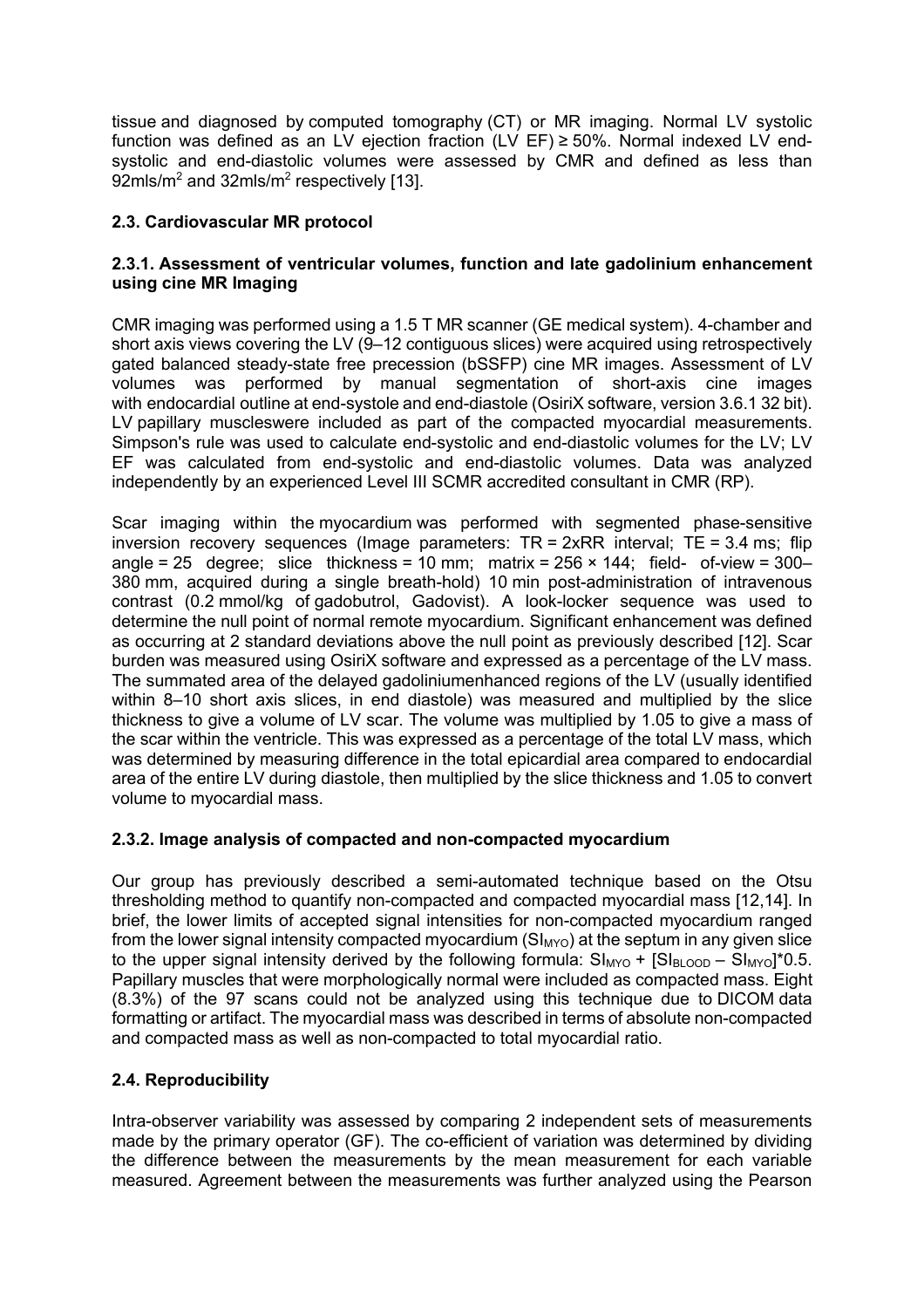correlation co-efficient. The co-efficient of variation was 3.95% and the correlation co-efficient for consistency was 0.961.

Inter-observer variability was described previously [12]; the co-efficient of variation was 3.2% and the intra-class co-efficient using two-way mixed models for consistency was 0.99.

## **2.5. Data and statistical analysis**

Data was expressed as median and interquartile range (IQR). All analyses were performed using Statistical Package for Social Sciences (SPSS) software, Version 24 (Chicago, Illinois). All statistical tests were 2-tailed and *p*-values <0.05 were considered statistically significant. Odds ratio and 95% confidence interval were calculated for comparisons of categorical variables between the two groups. Ventricular mass, volumes and quantified ratios were treated as continuous variables. Differences between the groups of continuous variables were analyzed using independent *t*-tests. Differences in categorical variables were assessed using Fisher's exact tests. Correlations between continuous variables were assessed using Pearson's correlation method and intra-observer variability was assessed using co-efficient of variation as well as by intra-class correlation coefficient. Cox regression modelling was used for the multivariable analyses and Kaplan-Meier analyses using log-rank testing was used to compare between group differences. The variables included were categorical age, gender, LV EF, LV end-systolic volume, LV end-diastolic volume, LV LGE, end-systolic non-compacted mass, end-systolic non-compacted mass to total myocardial mass, end-diastolic noncompacted mass and end-diastolic non-compacted mass to total myocardial mass.

## **3. Results**

## **3.1. Patient characteristics**

98 patients (56 males; 57.1%) with a median age of 47 years [31–65] satisfied the inclusion criteria and included in the study; 21 (21.4%) patients had exertional or paroxysmal nocturnal dyspnea, 18 (18.3%) patients had undiagnosed palpitations, 17 (17.3%) patients had a history of non-sustained ventricular tachycardia or more than 500 ventricular ectopic beats (VEBs) in a 24-h period, 14 (14.3%) patients had a first degree family member diagnosed with LVNC, 14 (14.3%) patients had syncope or pre-syncope, 7 (7.1%) patients had a family history of sudden cardiac death and 7 (7.1%) patients were being investigated for a possible transient ischemic accident; Table 1a. Of the patients, 17 (17/98; 17.3%) had impaired LV systolic function (LV EF < 50% on CMR) and five (5/98; 5.1%) had LGE in compacted myocardium of the LV basal-septum in a mid-wall pattern consistent with myocardial scar; all five patients had impaired LV function. The mean percentage of scar to total myocardial mass (measured in ED) was 3.09% +/− 1.69. There were no significant demographic differences between patients with preserved and impaired LV function; Table 1a.

Table 1a. Baseline patient characteristics for patients with preserved and impaired left ventricular systolic function.

|                                           | LV<br><b>Preserved</b><br><b>Function <math>N = 81</math></b> | <b>Impaired</b><br><b>Function <math>N = 17</math></b> | Р-<br>value |
|-------------------------------------------|---------------------------------------------------------------|--------------------------------------------------------|-------------|
| Age at Index Scan, median<br>[IQR], years | 43 IQR [31-55]                                                | 52 IQR [32-65];                                        | 0.127       |
| Sex (males), n (%)                        | 46 (56.7%)                                                    | 12 (70.5%)                                             | 0.423       |
| Weight, mean                              | 75 kg +/- 18                                                  | 83 kg +/- 22                                           | 0.109       |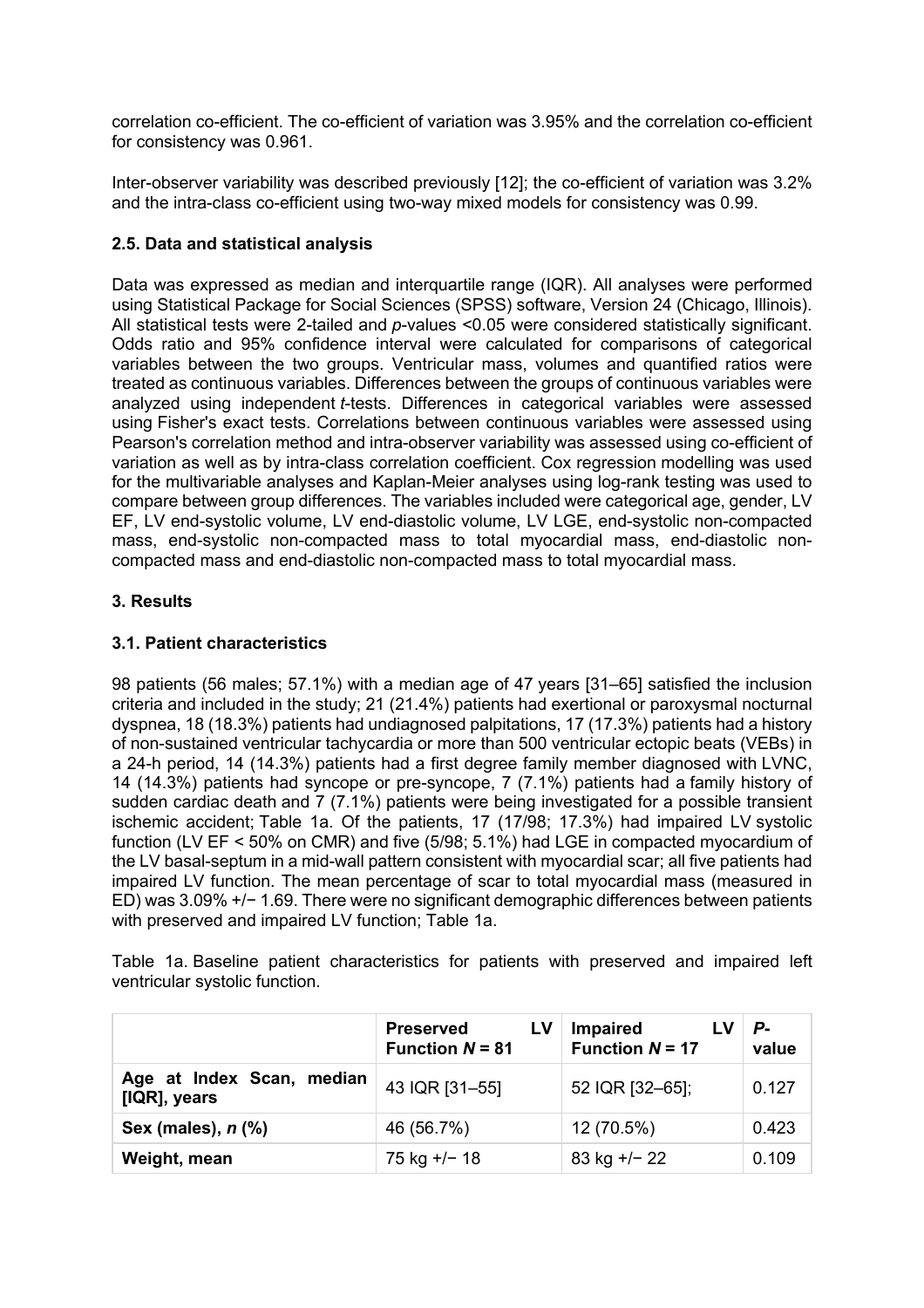|                                                                          | LV<br><b>Preserved</b><br><b>Function <math>N = 81</math></b> | <b>Impaired</b><br>LV.<br><b>Function <math>N = 17</math></b> | Р-<br>value |
|--------------------------------------------------------------------------|---------------------------------------------------------------|---------------------------------------------------------------|-------------|
| Height, mean                                                             | 173 cm $+/-$ 11                                               | 171 cm $+/-$ 9                                                | 0.618       |
| <b>Body Surface Area, mean</b>                                           | 1.91 $m^2$ +/- 0.27                                           | 1.95 $m^2$ +/- 0.31                                           | 0.582       |
| <i><b>Indications</b></i><br>for<br><i>Imaging</i><br><b>Evaluation</b>  |                                                               |                                                               |             |
| <b>Exertional</b><br>paroxysmal<br><b>or</b><br>nocturnal dyspnea, n (%) | 17 (20.9%)                                                    | 4(23.5%)                                                      | 0.755       |
| <b>Undiagnosed</b><br>palpitations, n (%)                                | 17 (20.9%)                                                    | $2(11.8\%)$                                                   | 0.512       |
| VT or VEBs (>500/24 h), <i>n</i> (%)                                     | 11 (13.5%)                                                    | 5(29.4%)                                                      | 0.145       |
| First degree family member<br>with LVNC, $n$ $\left(\% \right)$          | 10 (12.3%)                                                    | 4(23.5%)                                                      | 0.257       |
| <b>Syncope</b><br>pre-<br>or<br>syncope, $n$ $%$                         | 13 (16.1%)                                                    | $2(11.1\%)$                                                   | 1.000       |
| Family history of sudden<br>cardiac death, n (%)                         | $7(8.6\%)$                                                    | $0(0\%)$                                                      | 0.349       |
| Possible Transient Ischemic<br>Accident n (%)                            | $7(8.6\%)$                                                    | $0(0\%)$                                                      | 0.349       |
| History of hypertension, n (%)                                           | 7(8.6%)                                                       | $2(11.8\%)$                                                   | 0.652       |

## **3.2. Baseline CMR**

Comparing patients with preserved and impaired LV function, there were significant differences in indexed LV end-systolic volume (30.7mls/m2 +/− 10.3 vs. 69.0 mls/m2 +/− 23.1, *p* < 0.001), end-diastolic volume (81.2 mls/m<sup>2</sup> +/− 17.4 vs. 109.7mls/m<sup>2</sup> +/− 26.3, p < 0.001) and LV EF (62.9% +/− 6.8 vs. 38.1% +/− 8.5, p < 0.001). The end-diastolic noncompacted to compacted myocardial length ratio (Petersen criteria), septal and lateral LV wall thickness were similar between the two groups ( $p = 0.821$  and 0.332); Table 1b.

Table 1b. Index cardiac magnetic resonance parameters for patients with preserved and impaired left ventricular systolic function.

|                                                                                     | LV<br><b>Preserved</b><br><b>Function</b><br>$N = 81$ | LV<br><b>Impaired</b><br><b>Function</b><br>$N = 17$ | Р-<br>value |
|-------------------------------------------------------------------------------------|-------------------------------------------------------|------------------------------------------------------|-------------|
| <b>Indexed</b><br><b>LV</b><br>end-systolic<br>volume,<br>mean (ml/m <sup>2</sup> ) | $30.7 \pm 10.3$                                       | $69.0 \pm 23.1$                                      | < 0.001     |
| Indexed LV<br>end-diastolic volume,<br>mean (ml/m <sup>2)</sup>                     | $81.2 \pm 17.4$                                       | $109.7 \pm 26.3$                                     | < 0.001     |
| LV ejection fraction, mean                                                          | $62.9 \pm 6.9$                                        | $38.1 \pm 8.5$                                       | < 0.001     |
| Non-compacted to compacted ratio<br>(Petersen Criteria), mean                       | $4.21 \pm 1.05$                                       | $3.94 \pm 0.995$                                     | 0.332       |
| Compacted LV wall thickness, mean<br>(mm)                                           | $8.2 \pm 2.4$                                         | $8.5 \pm 1.9$                                        | 0.842       |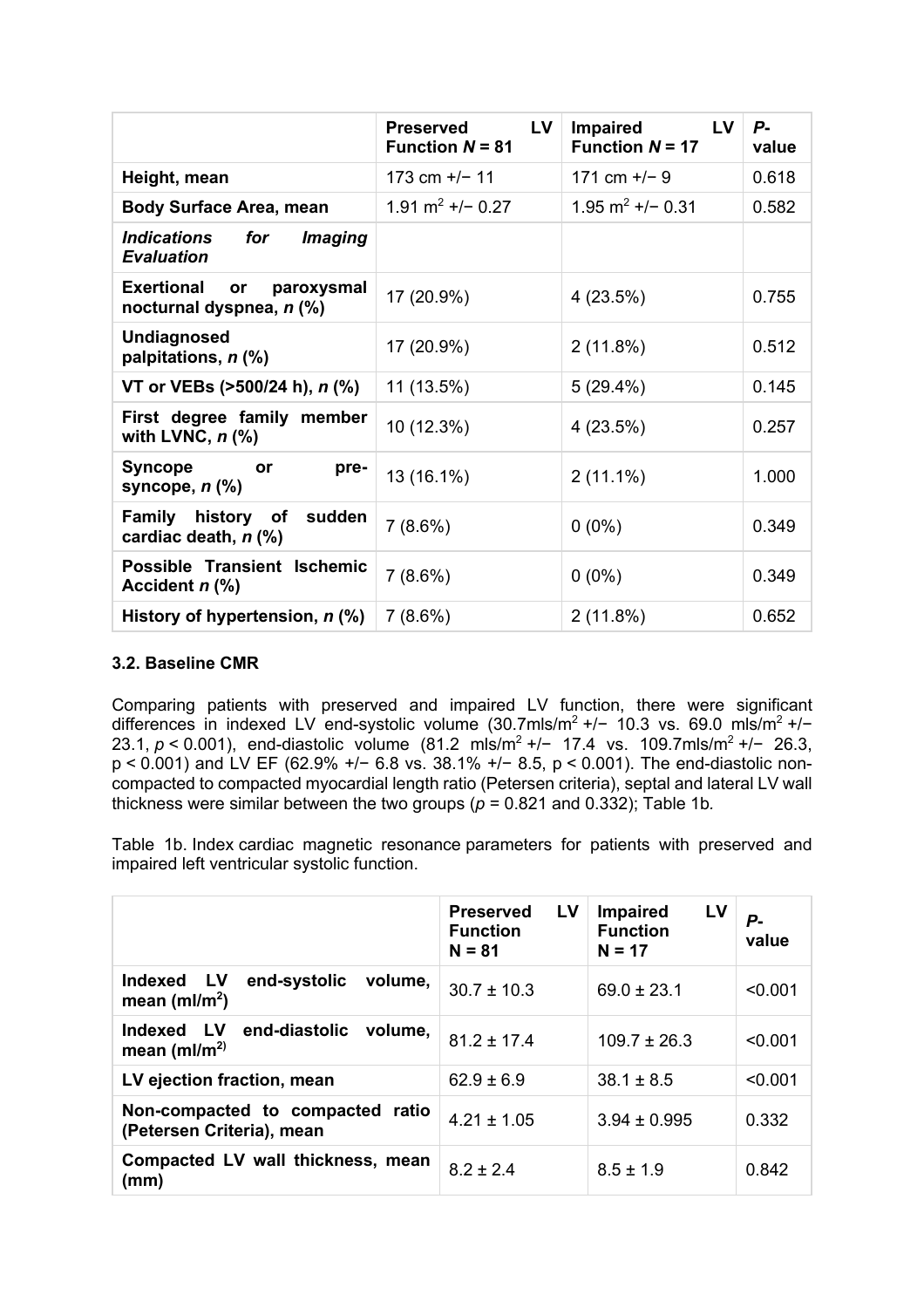|                                    | LV.<br><b>Preserved</b><br><b>Function</b><br>$N = 81$ | <b>Impaired</b><br><b>Function</b><br>$N = 17$ | $\mathbf{p}_{\bullet}$<br>value |
|------------------------------------|--------------------------------------------------------|------------------------------------------------|---------------------------------|
| Late Gadolinium Enhancement, n (%) |                                                        | 5 (29.4%)                                      | < 0.001                         |

## **3.3. Quantification of non-compacted myocardium**

Compared to patients with impaired LV function, those with preserved LV function had significantly less end-systolic (38.1 g +/− 15.8 vs. 61.9 g +/− 22.4, *p* < 0.001) and end-diastolic non-compacted mass (52.3 g +/− 17.3 vs. 69.1 g +/− 23.2, *p* = 0.003). Patients with preserved LV function also had less end-systolic and end-diastolic compacted mass (68.1 g +/− 24.8 vs. 81.6 g +/− 34.8, *p* = 0.077 and 58.4 g +/− 21.2 vs. 83.8 g +/− 36.2, *p* < 0.001). Comparing the two groups, the end-systolic non-compacted mass to total myocardial mass ratio was larger in patients with impaired LV function, but there was no difference in the end-diastolic ratio to total myocardial mass ratio (36% +/− 12 vs. 44% +/− 9 and 48% +/− 9 vs. 46% +/− 11, *p* = 0.004 and 0.781, respectively).

## **3.4. Clinical follow up**

At a median follow-up period of 78 months [IQR 66–90], MACCE occurred in 11 (11.3%) patients; nine (81.8%) had reduced LV function and two (18.2%) had LV LGE (Table 2). Cardiac death occurred in three (3/98; 3.1%) patients; three (3/3; 100%) had impaired LV function and two (2/3; 66.7%) had LV LGE. Cardiac transplantation occurred in two (2/97; 2.1%) patients; both had impaired LV function. Three (3/98; 3.1%) patients had sustained VT/VF; two (2/3; 66.7%) had impaired LV function. The patient with preserved LV function had a family history of sudden cardiac death without a diagnosis of LVNC, structural or arrhythmogenic heart disease. Four (4/98; 4.1%) patients had an ischemic stroke; three (3/4; 75%) had impaired LV function and two (2/4; 50%) had LV LGE. Only the patient with preserved LV function had a history of atrial fibrillation with several risk factors ( $CHA<sub>2</sub>DS<sub>2</sub>$ - $VASC = 3$ ).

Table 2. Baseline and noncompaction characteristics for patients with and without major adverse cardiovascular and cerebrovascular events (MACCE) MACCE included cardiovascular death, cardiac transplantation, cardiac defibrillator, ventricular arrhythmias and ischemic stroke.

|                                                                      | <b>MACCE</b><br>$N = 11$ | No MACCE<br>$N = 87$ | Р-<br>value |
|----------------------------------------------------------------------|--------------------------|----------------------|-------------|
| Age, mean                                                            | $56.6 \pm 20.9$          | $48.6 \pm 16.2$      | 0.133       |
| Sex, male, $n$ $%$                                                   | 12 (75.0%)               | 42 (51.8%)           | 0.542       |
| LV ejection fraction, mean (%)                                       | $41.3 \pm 15.1$          | $61.35\% \pm 8.9$    | < 0.001     |
| Indexed LV end-diastolic volume, ml/m <sup>2</sup>                   | $101.8 \pm 29.9$         | $83.6 \pm 19.2$      | 0.006       |
| Indexed LV end-systolic volume, ml/m <sup>2</sup>                    | $63.1 \pm 28.9$          | $33.3 \pm 13.9$      | < 0.001     |
| Late Gadolinium Enhancement, n (%)                                   | $4(33.3\%)$              | $1(1.2\%)$           | < 0.001     |
| End-systolic non-compacted mass, mean (g)                            | $55.8 \pm 26.4$          | $39.9 \pm 17.2$      | < 0.001     |
| mass/total<br><b>End-systolic</b><br>non-compacted<br>mass, mean (%) | $41.5 \pm 10.1$          | $37.3 \pm 12.3$      | 0.262       |
| End-diastolic non-compacted mass, mean (g)                           | $67.8 \pm 24.3$          | $53.4 \pm 17.3$      | 0.012       |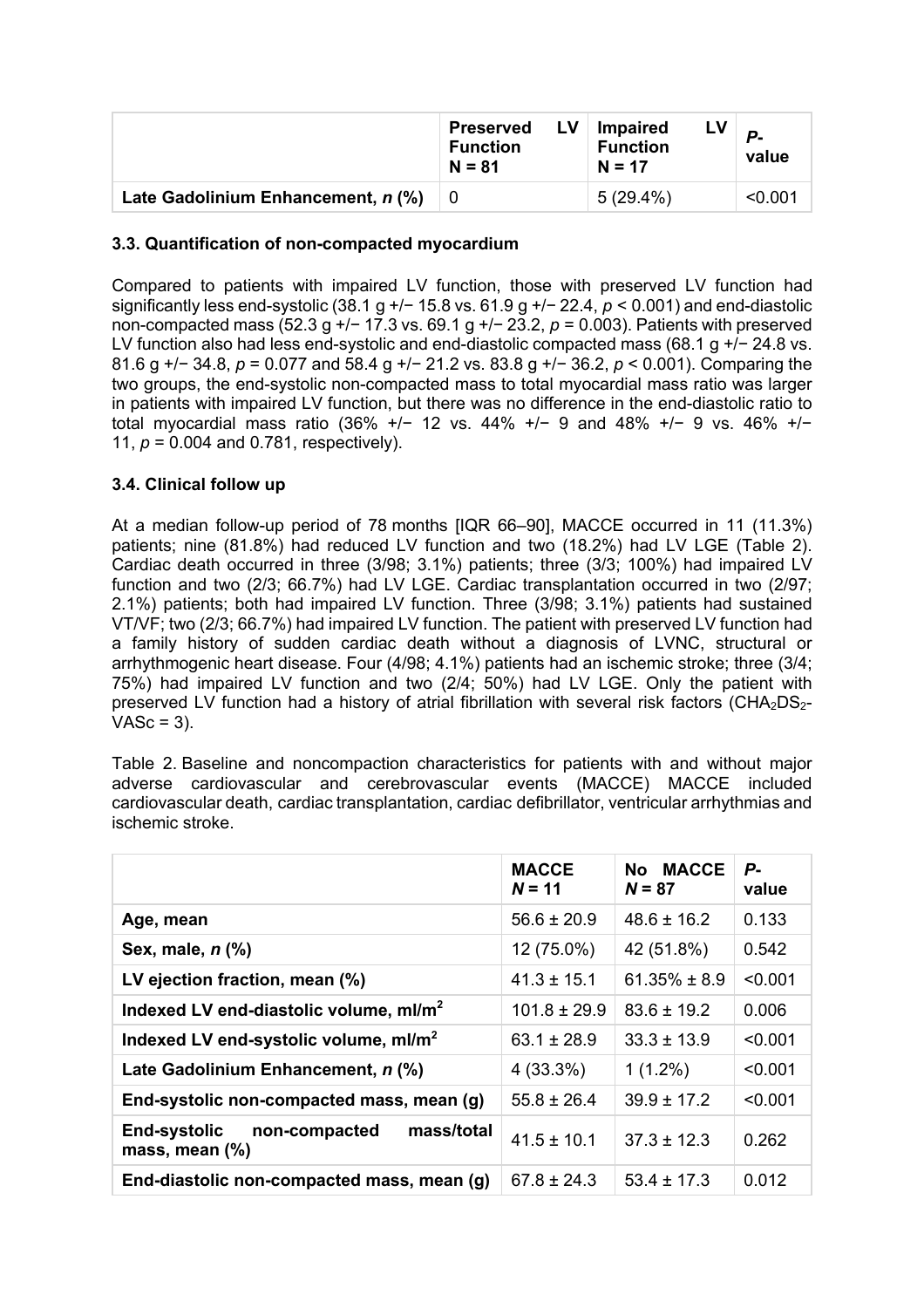|                                                            |            | <b>MACCE</b><br>$N = 11$ | No MACCE $P$ -<br>$N = 87$ | value |
|------------------------------------------------------------|------------|--------------------------|----------------------------|-------|
| <b>End-diastolic</b><br>non-compacted<br>mass, mean $(\%)$ | mass/total | 48.8±12.7                | $46.9 \pm 10.8$            | 0.583 |

Serial assessment of LV function by 2-D echo was performed by the referring cardiologist and the most recent scan was available for 85 (86.7%) patients at a median of 48 months [IQR 24 to 36 months] post index CMR scan; 83.9% (68/81) of patients with preserved LV function and 100% (17/17) of patients with impaired LV function. All 68 (100%) patients with preserved LV function maintained normal function including the two patients with an adverse event; median serial LV EF was 62% [IQR 58 to 67]. The 13 patients without serial imaging were called directly and reported no adverse clinical events or hospitalizations but were never rescanned. In the patients with impaired LV function, the median LV EF on serial imaging was 38% [IQR 32–46].

Using multivariate analysis, only impaired LV function, the presence of LGE and elevated LV end-systolic volume  $(32 \text{mls/m}^2)$  were significant predictors of MACCE ( $p < 0.001$ ,  $p = 0.001$ ) and *p* = 0.018). End-systolic and end-diastolic non-compacted mass were not predictors of MACCE (*p* = 0.402 and 0.321).

Comparing patients with MACCE (11;11.2%) to patients without MACCE (87, 88.8%), LV EF, LV end-systolic volumes, LV end-diastolic volumes, non-compacted mass were significantly different between the two groups; Table 3. Cox univariate predictors of MACCE included impaired LV function and LV LGE (HR = 35.6, 95% CI = 7.65–165.21, *p* < 0.001 and HR  $=16.2$ , 95% CI 4.54–57.84,  $p < 0.001$ , respectively). End-systolic and end-diastolic noncompacted mass, both as continuous and binary parameters were not associated with MACCE (HR = 2.43, 0.72–8.01, *p* = 0.153 and HR = 1.83, 0.41–8.42, *p* = 0.435). The MACCE-free Kaplan-Meier unadjusted curves according to indexed LV volumes, LV EF, LV scar and non-compacted mass showed that only patients with impaired LV function, LV LGE and enlarged LV end-systolic volume had a higher rate MACCE (*p* < 0.001, <0.001 and 0.041); Fig. 1.

|                                         | LV<br><b>Preserved</b><br><b>Function</b><br>$N = 81$ | LV<br><b>Impaired</b><br><b>Function</b><br>$N = 17$ | Р-<br>value |
|-----------------------------------------|-------------------------------------------------------|------------------------------------------------------|-------------|
| $MACE, n$ (%)                           | 2(2.5%)                                               | $9(52.9\%)$                                          | < 0.001     |
| Cardiovascular Death, n(%)              | $\mathbf 0$                                           | 3(17.6%)                                             | 0.004       |
| Cardiac<br>Transplantation, n(%)        | 0                                                     | 2(11.7%)                                             | 0.026       |
| <b>Ventricular</b><br>Arrhythmias, n(%) | $1(1.2\%)$                                            | $2^a$ (11.7%)                                        | 0.304       |
| Ischemic Stroke, n (%)                  | $1(1.2\%)$                                            | $3^a$ (11.7%)                                        | 0.069       |

Table 3. Major adverse cardiovascular and cerebrovascular events (MACCE) in patients with preserved and impaired left ventricular function.

a

One patient had VT, cardiac transplantation and stroke and one patient had VT and stroke; only one MACCE was recorded per patient.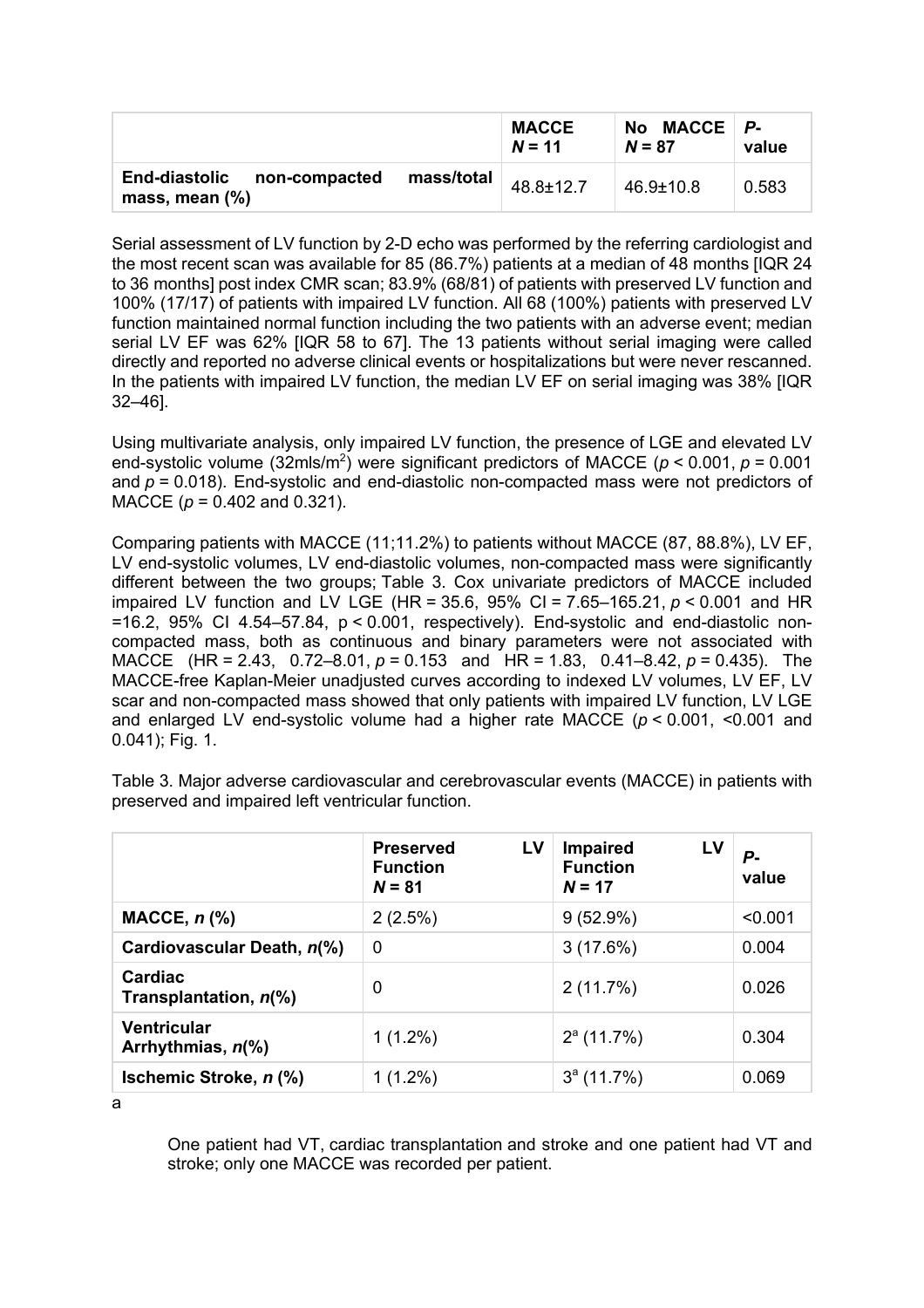

Fig. 1. Major adverse cardiovascular and cerebrovascular events (MACCE) – Free curves.

Kaplan-meier estimates of survival free of major cardiovascular and cerebrovascular events (MACCE) in patients who satisfy the Petersen criteria for left ventricular noncompaction according to (A) Left ventricular ejection fraction (LV EF) (B) Left ventricular late gadolinium enhancement (LGE) (C) Left ventricular end-diastolic volume (LVEDV) (D) Left ventricular end-systolic volume (LVESV) (E) End-diastolic noncompaction mass (EDNC) (F) End-systolic noncompaction mass.

## **4. Discussion**

Despite numerous diagnostic criteria, distinguishing pathological from clinically benign hypertrabeculation remains challenging. In our cohort of patients fulfilling the Petersen criteria, hyper-trabeculation and non-compacted myocardial mass were not associated with adverse events. In fact, only patients with impaired LV function and LV LGE had high rates of complications while those with preserved LV function and no LGE had more benign clinical outcomes. These results highlight the need to expand the diagnostic criteria to include LV systolic dysfunction and scar in the assessment of patients with LV hyper-trabeculation.

The pathologic significance of isolated hyper-trabeculation within the left ventricle is controversial. Studies examining hyper-trabeculation in asymptomatic patients without heart disease, young athletes and pregnant women have found a high proportion of these individuals satisfy at least one of the current diagnostic criteria for LVNC [15,16]. From our cohort, we found that some patients with significant non-compacted mass (≥40% of total myocardial mass) were asymptomatic and had no adverse events. Overall, these results suggest that hyper-trabeculation does not always represent a pathological process but may rather be a phenotypic variant of normal myocardium or a physiological adaptation to a nonpathological stimulus in some cases. As such, some patients with hyper-trabeculation may not require aggressive medical management.

Given the lack of evidence linking hyper-trabeculation to pathological outcomes, the natural history of patients with pronounced non-compaction in the absence of any other cardiac abnormality is unknown. In fact, recent reports have demonstrated that only patients with impaired LV function, late gadolinium enhancement (LGE) and a history of ventricular arrhythmias, syncope or a family history of cardiomyopathy have a risk of adverse events [[17], [18], [19]]. One study found that in patients diagnosed with LVNC by both 2-D echo and CMR, cardiac events were only predicted by the presence of impaired LV function and LV LGE [17]. In another study, patients with non-ischemic dilated cardiomyopathy were assessed for LV non-compaction using two CMR criteria (Petersen and Jacquier) [18]. The authors found that cardiovascular outcomes were similar between those with hyper-trabeculation who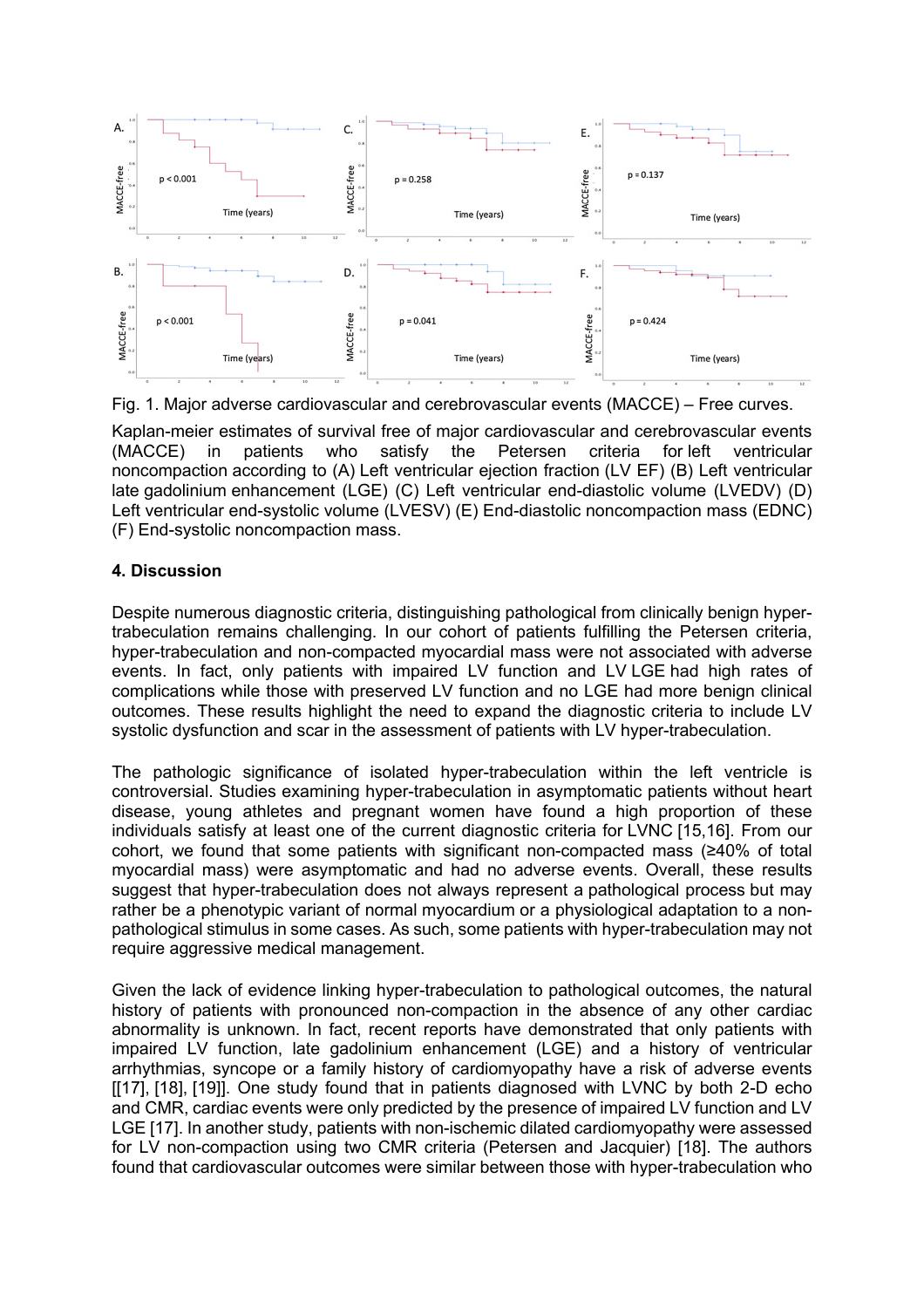satisfied the criteria for LVNC and those who did not, suggesting that hyper-trabeculation alone does not change the risk of adverse events. Finally, in keeping with our results, a recent meta-analysis of patients with LVNC found no cardiac events in those with preserved LV function and no LGE [20]. These results suggest that a more robust method for risk stratification amongst patients with LV hyper-trabeculation should include greater emphasis on LV function and presence or absence of LGE on CMR [21].

We suggest that patients with preserved LV function and no LV scar have follow up CMR imaging 3–5 years after the index scan. For those with reduced LV function and/or LV scar, we recommend close clinical surveillance. CMR in this setting could be considered when there is a significant change to the patient's clinical status and/or progression of LV dysfunction on 2-D echo. In the absence of these features CMR serial scans could performed 1–2 years after the index scan.

## **5. Study limitations**

This study has some limitations. First, the number of patients with MACCE is small and while the data set was reviewed by two independent cardiologists, this single-centre retrospective analysis is subject to potential case selection bias. Second, eight CMR scans could not be evaluated with our thresholding technique due to DICOM data formatting or artifact. Third, we did not undertake formal genetic testing due to the low diagnostic yield and the considerable overlap in the genetic loci with other cardiomyopathies such as HCM but acknowledge that this may have enhanced the risk stratification of the cohort. Third, as serial assessment of LV function was limited to 2-D echo, we can only comment on LV function and not the development of myocardial scar over time.

## **6. Conclusion**

Our study demonstrates that in patients that satisfy the Petersen LVNC criteria, the extent of noncompacted myocardium was not an independent predictor of MACCE but in those with impaired LV function and/or LV LGE, the risk of adverse events was high. In fact, patients with preserved LV function and no LGE had better clinical outcomes. These results highlight the need to expand current diagnostic criteria to include systolic dysfunction and scar in the assessment of patients with LV non-compaction for more optimal clinical risk stratification.

## **Declaration of Competing Interest**

None.

## **Acknowledgments**

Christopher Semsarian is the recipient of a National Health and Medical Research Council (NHMRC) Practitioner Fellowship (#1154992).

## **References**

T.K. Chin, J.K. Perloff, R.G. Williams, K. Jue, R. Mohrann

# **Isolated noncompaction of left ventricular myocardium**

A Study Eight Cases. Circ., 82 (1990), pp. 507-512

P. Richardson, W. McKenna, M. Bristow, *et al.*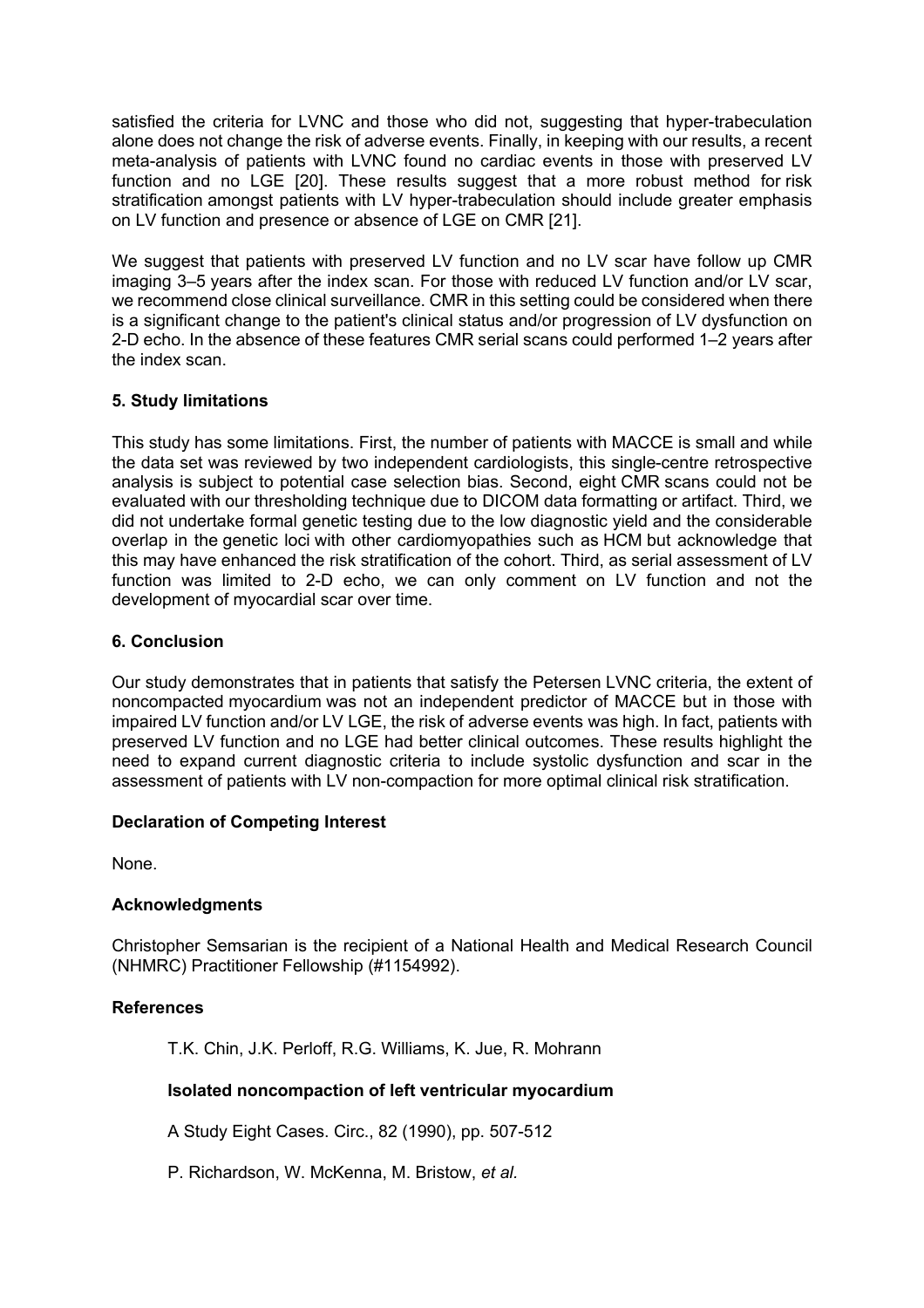**Report of the 1995 World Health Organization/international society and Federation of Cardiology Task Force on the definition and classification of cardiomyopathies**

Circulation, 93 (5) (1995), pp. 841-842

R. Jenni, E. Oechslin, J. Schneider, C. Attenhofer Jost, P.A. Kaufmann

**Echocardiographic and pathoanatomical characteristics of isolated left ventricular non-compaction: a step towards classification as a distinct cardiomyopathy**

Heart, 86 (6) (2001), pp. 666-671

C. Stollberger, J. Finsterer, G. Blazek

#### **Left ventricular hypertrabeculation/noncompaction and association with additional cardiac abnormalities and neuromuscular disorders**

Am. J. Cardiol., 90 (2002), pp. 899-902

A. Jacquier, F. Thuny, B. Jop, R. Giorgi, F. Cohen, *et al.*

**Measurement of trabeculated left ventricular mass using cardiac magnetic resonance imaging in the diagnosis of left ventricular non-compaction**

Eur. Heart J., 31 (9) (2010), pp. 1098-1104

R.B. Stacey, M.M. Andersen, M. St Clair, W.G. Hundley, V. Thohan

#### **Comparison of systolic and diastolic criteria for isolated LV noncompaction in CMR**

JACC Cardiovasc. Imaging, 6 (9) (2013), pp. 931-940

S.E. Petersen, J.B. Selvanayadam, F. Wiesmann, M. Robson, J. Francis, *et al.*

#### **Left ventricular non-compaction: insights from cardiovascular magnetic resonance imaging**

J. Am. Coll. Cardiol., 46 (1) (2005), pp. 101-105

S.B. Ross, K. Jones, B. Blanch, R. Puranik, K. McGeechan, *et al.*

#### **A systematic review and meta-analysis of the prevalence of left ventricular noncompaction in adults**

Eur. Heart J. (2019), pp. 1-11

A. Ivanov, D. Dabiesingh, G. Bhumireddy, G. Bhumireddy, A. Mohamed, *et al.*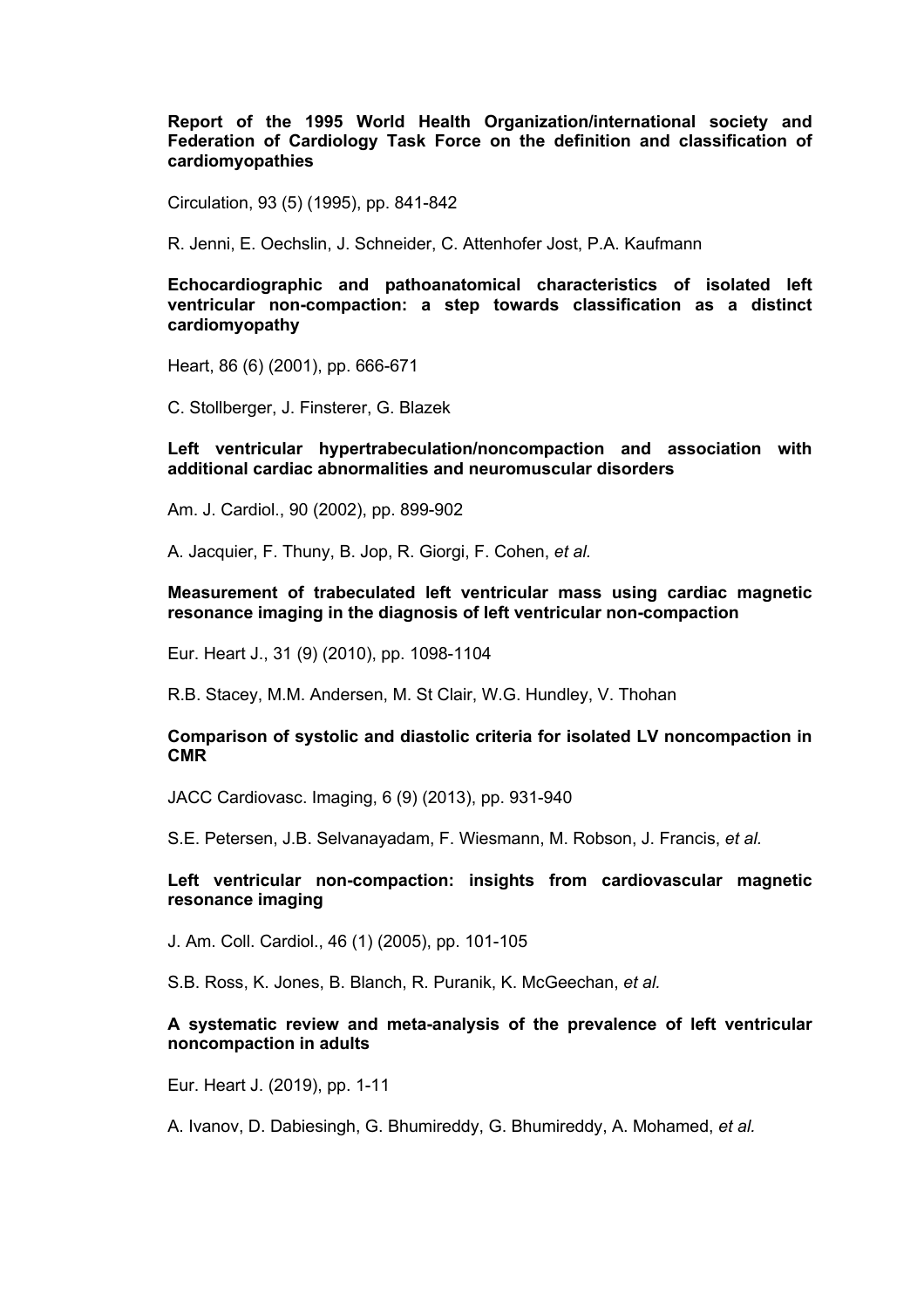#### **Prevalence and prognostic significance of left ventricular noncompaction in patients referred for cardiac magnetic resonance imaging**

Circ.: Cardiovas. Imag. (2017), p. 10(9)

N. Kawel, M. Nacif, A. Arai, A. Gomes, G. Hundley, *et al.*

## **Trabeculated (non-compacted) and compact myocardium in adults: the multiethnic study of atherosclerosis**

Circ.: Cardiovas. Imag., 5 (3) (2012), pp. 357-366

J. Weir-McCall, P. Yeap, C. Papagiorcopulo, K. Fitzgerald, S. Gandy, *et al.*

## **Left ventricular noncompaction: anatomical phenotype or distinct cardiomyopathy?**

J. Am. Coll. Cardiol., 68 (20) (2016), pp. 2157-2165

P. Choudhary, C.J. Hsu, S. Grieve, C. Smillie, S. Singarayar, *et al.*

#### **Improving the diagnosis of LV noncompaction with cardiac magnetic resonance imaging**

Int. J. Cardiol., 181 (2015), pp. 430-436

N. Kawel-Boehm, A. Maceira, E. Valsangiacomo, J. Vogel-Claussen, E.Turkbey

#### **Normal values for cardiovascular magnetic resonance in adults and children**

J. Cardiovasc. Magn. Reson., 17 (2015), p. 29

N. Otsu

## **A threshold selection method from gray-level histograms**

IEEE Trans. Syst. Man Cyber., 9 (1) (1979), pp. 62-64

S. Gati, N. Chandra, R. Bennett, M. Reed, G. Kervio, *et al.*

#### **Increased left ventricular trabeculation in highly trained athletes: do we need more stringent criteria for the diagnosis of left ventricular non-compaction in athletes?**

Heart, 99 (2013), pp. 401-408

S. Gati, M. Papadakis, N. Papamichael, A. Zaidi, N. Sheikh, *et al.*

**Reversible de novo left ventricular trabeculations in pregnant women: implications for the diagnosis of left ventricular noncompaction in low-risk populations**